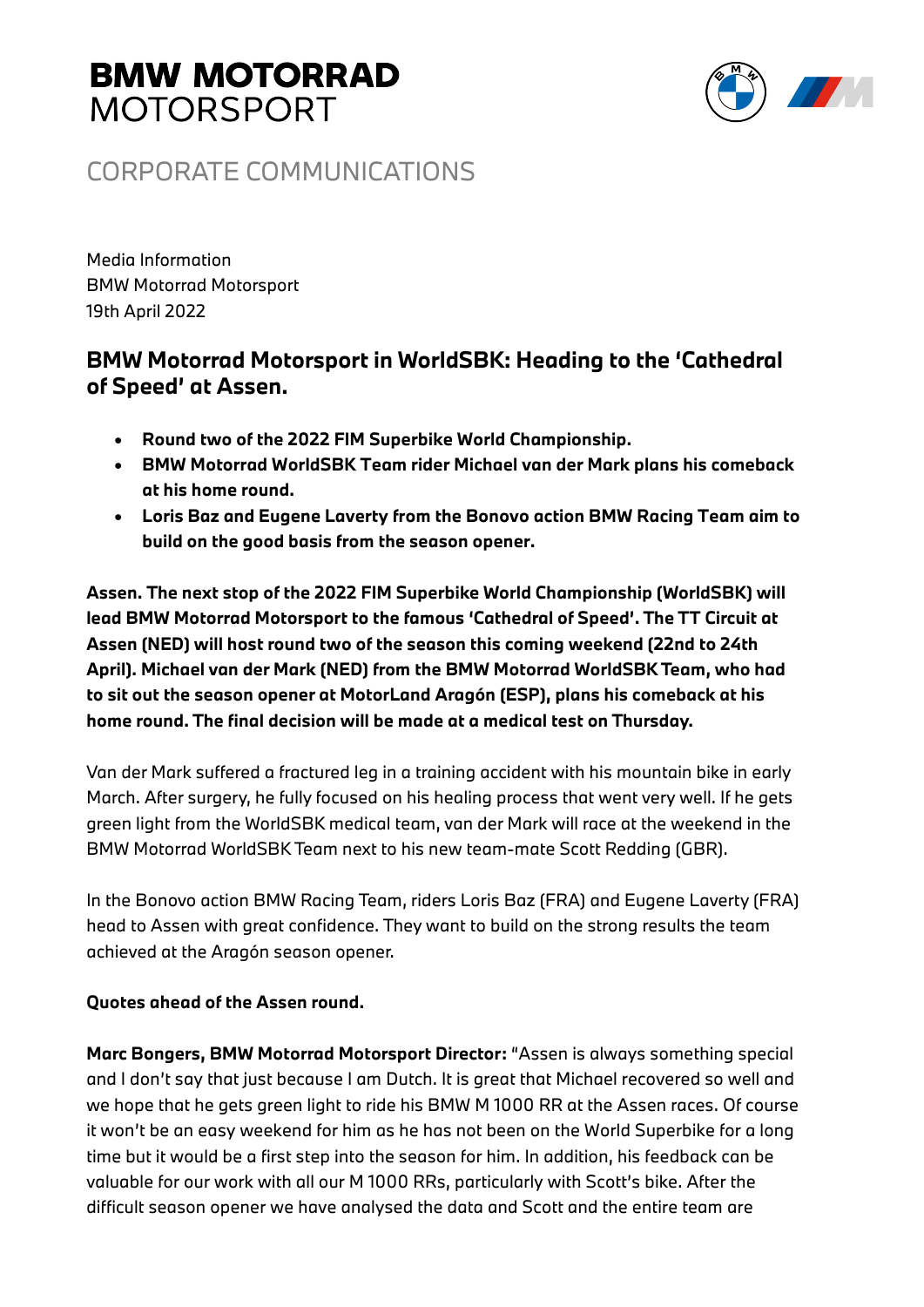# **BMW MOTORRAD MOTORSPORT**



## CORPORATE COMMUNICATIONS

working very hard to improve the situation for Assen. The Bonovo action BMW Racing Team demonstrated at the season opener that they have a very good base and I am confident that they can make the next step forward at Assen."

**Michael van der Mark, BMW Motorrad WorldSBK Team:** "After the forced break of several weeks I feel ready to return at my home round in Assen. Of course it depends on the final medical check on Thursday but I am confident I can get back on my BMW M 1000 RR at the weekend. The healing process after the surgery went very well. I also had several treatments that additionally seem to have helped to speed up my recovery. I regularly trained in the gym, with an adjusted programme, and that enabled me to keep my fitness at a high level. Of course, I am not expecting to ride at the top at Assen. I know that it will be a challenge, as I haven't ridden my WorldSBK BMW M 1000 RR since the end of last year and I missed all the pre-season tests in spring time so I also don't know all the developments made over winter and I first need to understand them before I can benefit from them. In addition, I am feeling very well but am not back to 100 per cent fitness yet, so for me, the most important thing would be to be back in action without focusing on any results. Then we move forward step by step."

**Scott Redding, BMW Motorrad WorldSBK Team:** "Assen is a good track for me, a track that I had a lot of good results on in the past. It's a track I really enjoy to ride. I love going to Holland, the atmosphere is always amazing with the fans there. I also lived there for a while, so I have some friends there and it feels very good for me to go to Assen. I think it is maybe a circuit a little bit better for our bike, so I hope to work on better results than in Aragón and work from there. So I look forward to the weekend."

**Loris Baz, Bonovo action BMW Racing Team:** "I'm looking forward to Assen. It's one of my favourite tracks in the world and I love racing there! It's a long time since I have raced there, although I was there testing in 2019 and 2020. I'm looking forward to it! It's always full of fans and definitely one of the best circuits in the calendar. I think also it suits the BMW M 1000 RR a little bit better than Aragón, so I will try to keep the same direction, making some improvements on the bike and continue the good job we are doing with the Bonovo action BMW Racing Team together with BMW. So, let's go rock one of the most amazing tracks of the world!"

**Eugene Laverty, Bonovo action BMW Racing Team:** "We had a reasonable start to the season at Aragón. I've gelled fantastically well with the Bonovo action BMW Team and we will build from here on. Next up is the flowing circuit of Assen and while I've yet to ride the BMW M 1000 RR there I believe that the circuit is better suited to the strengths of our bike.